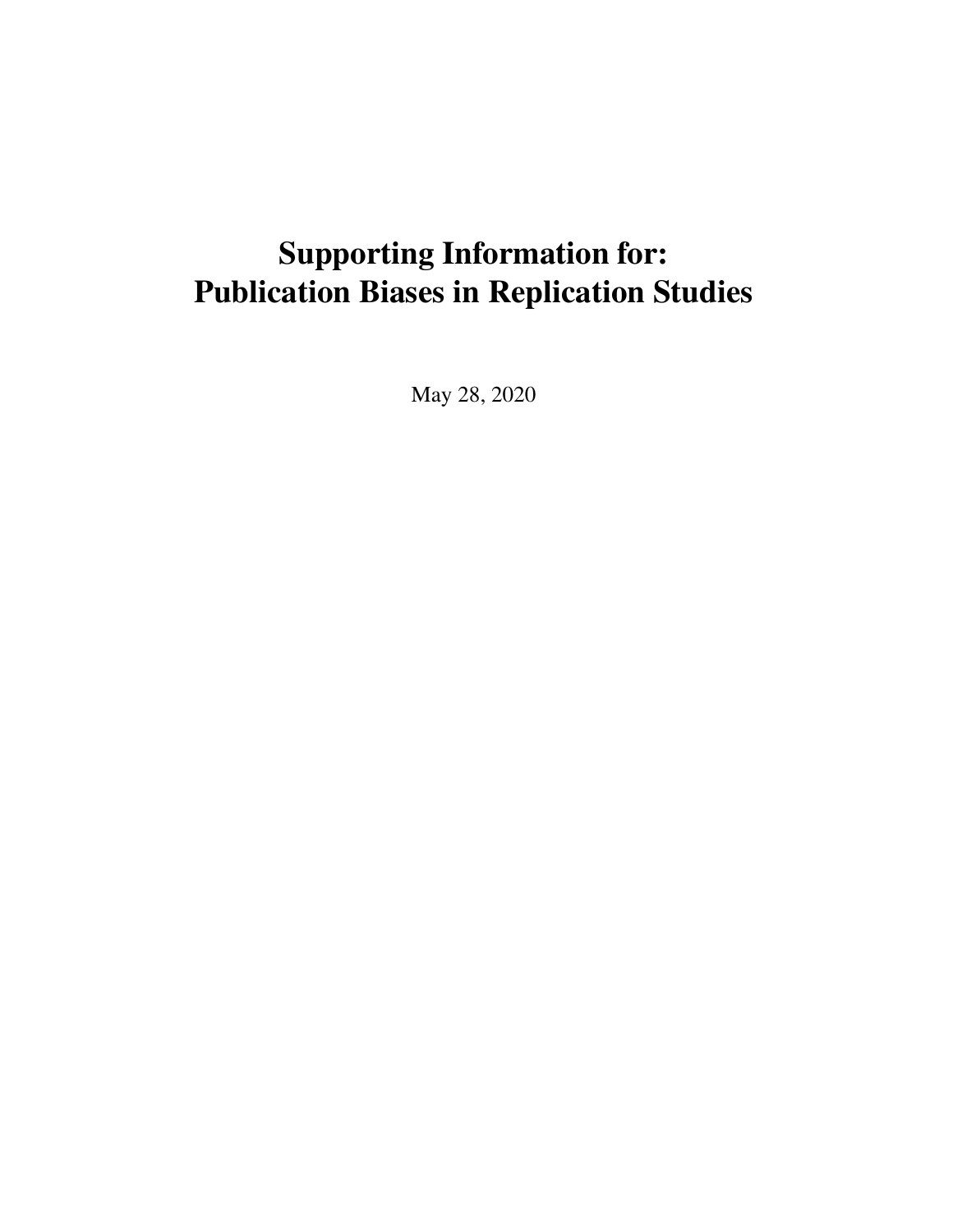## **Contents**

| S.3 Effects of Study Attributes on Publication Probability 7 |  |
|--------------------------------------------------------------|--|
|                                                              |  |
|                                                              |  |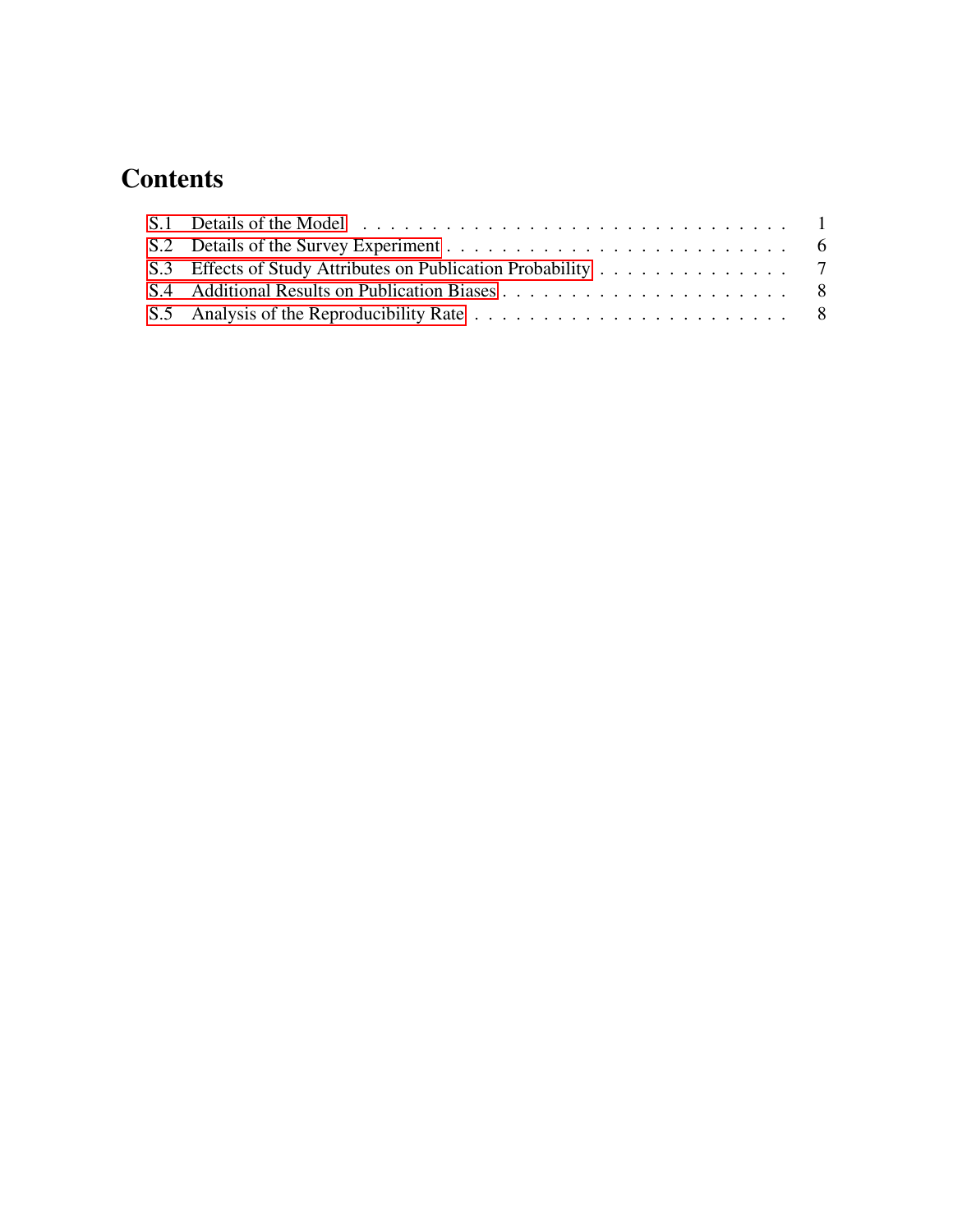#### <span id="page-2-0"></span>S.1 Details of the Model

To understand the consequences of publication bias, we consider a simple model of the publication process which consists of both the original publication stage and the replication stage. Specifically, we consider a scenario where a null hypothesis – whether true (i.e., treatment has no effect) or false (i.e., treatment has a nonzero effect) – is first tested with a sample from the population of interest ("original study") and, if published, tested again with a new sample from the same population ("replication study"), with pre-specified error rates associated to each of the two tests. At each stage, we allow for the possibility that the test result may not get published. We assume that an original study is subjected to a replication study if and only if it is published. In other words, there is no study in our model that gets published but goes unreplicated, and there is no replication study that tests an originally unpublished result.

The model consists of two sets of parameters: error rates and publication probabilities. The error rate parameters can further be categorized into two types – type-I error rates and type-II error rates – and their relevance depends on the alternative scenarios with respect to the true state of the world. Table [S1](#page-3-0) summarizes our notation for these parameters as well as other elements of the model. First, in the case where the true state is such that there is no treatment effect (i.e., the null hypothesis  $H_0$  is true; see Figure 1 in the main text), the original study incorrectly classifies the null to be false (i.e., a false positive result) with probability  $\alpha_1$ , resulting in a type-I error. Conversely, the test correctly fails to reject the null at probability  $1 - \alpha_1$ . The test result is published with probability  $p_1$  if it is a positive result and with  $p_0$  if it is a negative result. Similarly, the replication study incorrectly rejects the null hypothesis with probability  $\alpha_2$  and correctly fails to reject it at probability  $1 - \alpha_2$ . The replication result is again published with some probability, but the probability now varies both depending on whether the original study that it attempts to replicate is positive or negative, and on whether the replication study result itself is positive or negative  $(q_{11}, q_{10}, q_{01},$  and  $q_{00})$ .

We also consider parallel scenarios for the state of the world where the null hypothesis is false, i.e., when there is a nonzero treatment effect (Figure [S1\)](#page-3-1). In this case, the test results depend on the type-II error rates ( $\beta_1$  and  $\beta_2$ ) or one minus the statistical power of the tests. That is, the original (replication) study correctly classifies the null to be false (i.e., a true positive result) with probability  $1 - \beta_1 (1 - \beta_2)$  and incorrectly fails to reject the null with probability  $\beta_1$  ( $\beta_2$ ). We assume that the publication probabilities for the original and replication studies are given by the same parameters  $(p_0, p_1, q_{11}, q_{10}, q_{01})$  and  $q_{00}$  regardless of whether the null hypothesis is true or false; this assumption appears plausible because the truthfulness of the null hypothesis is not directly observable by the agents who govern the publication process. Also note that we assume these parameters to be set by the mechanism exogenous to the model: for example, we do not consider the possibility that publication probabilities are determined as a result of strategic considerations by individual agents who make actual publication decisions. Note that the case of a false null hypothesis is irrelevant when we only consider the AFPR;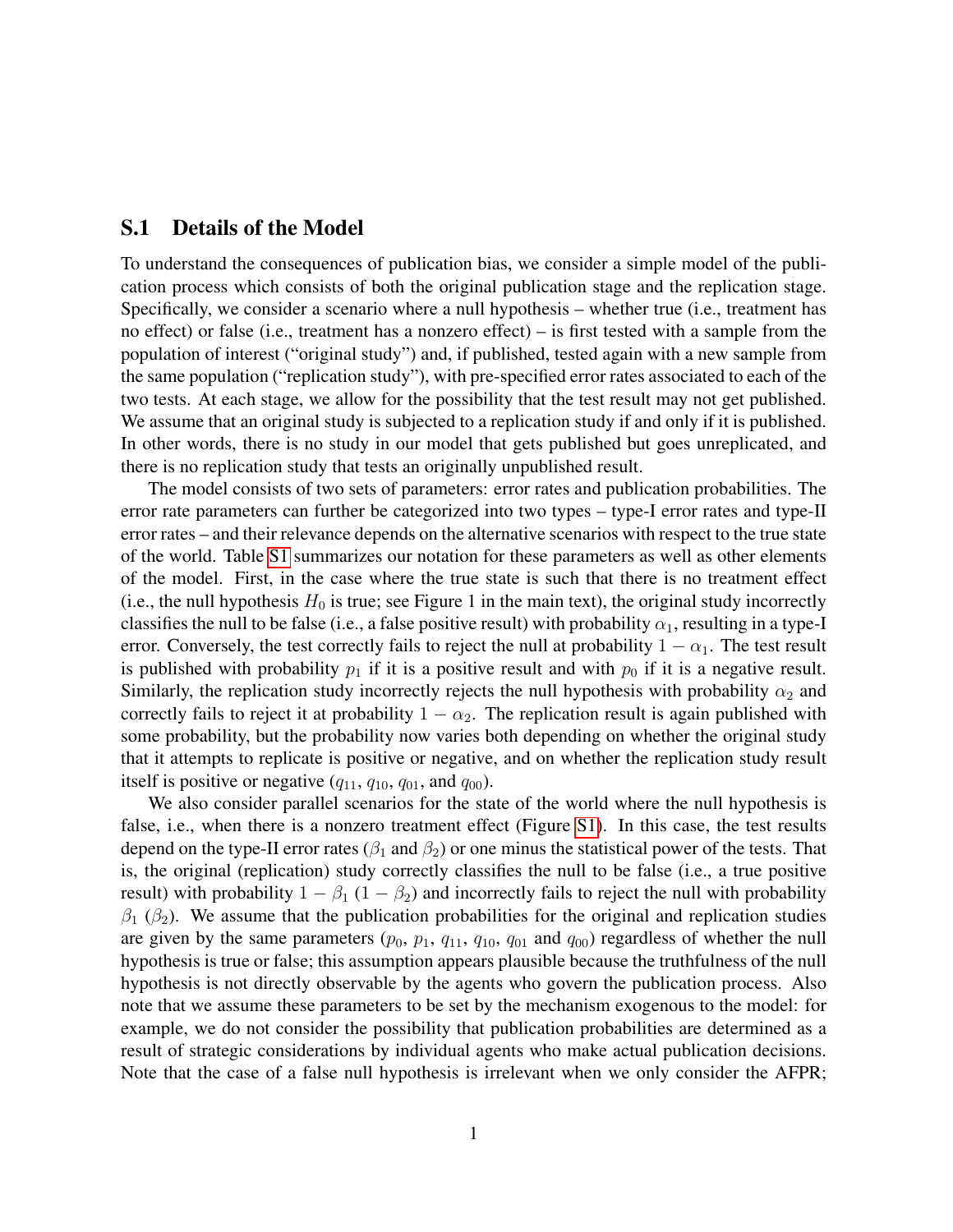| Notation   | Definition                                                                                     |
|------------|------------------------------------------------------------------------------------------------|
| $H_0$      | null hypothesis                                                                                |
| $\alpha_k$ | nominal type-I error rate of the test in the original $(k = 1)$ or replication $(k = 2)$ study |
| $\beta_k$  | nominal type-II error rate of the test in the original $(k = 1)$ or replication $(k = 2)$      |
|            | study                                                                                          |
| $p_i$      | probability that the original study is published when the test result is negative $(i = 0)$    |
|            | or positive $(i = 1)$                                                                          |
| $q_{ij}$   | probability that the replication study is published when the original test result is neg-      |
|            | ative $(i = 0)$ or positive $(i = 1)$ and the replication test result is negative $(j = 0)$ or |
|            | positive( $j = 1$ )                                                                            |

<span id="page-3-0"></span>Table S1: Notation for the Model.



<span id="page-3-1"></span>Figure S1: Model of Publication Process with Two Stages, the False Null Case.

however, it plays a crucial role when we analyze other metrics of evidence quality, such as the reproducibility rate (see Section [S.5\)](#page-9-1).

Our framework accommodates both two-sided and one-sided tests. This is important because, for a study that attempts to replicate a previous finding that shows an effect in one direction, it is arguably more appropriate to use a one-sided test where the null hypothesis is such that the effect is in the other direction. A replication of an originally insignificant result, on the other hand, would normally be conducted by a two-sided test. Thus, in our model, it is reasonable to interpret the null hypothesis in the replication study as one-sided for a significant original result, and as two-sided for a non-significant original result, both with the nominal type-I error probability of  $\alpha_2$ .

Several additional remarks are in order regarding the issue of two-sided versus one-sided tests. First, in some fields, a two-sided test may be more commonly used even in a replication study than a one-sided test. However, such a test is effectively one-sided in this context, because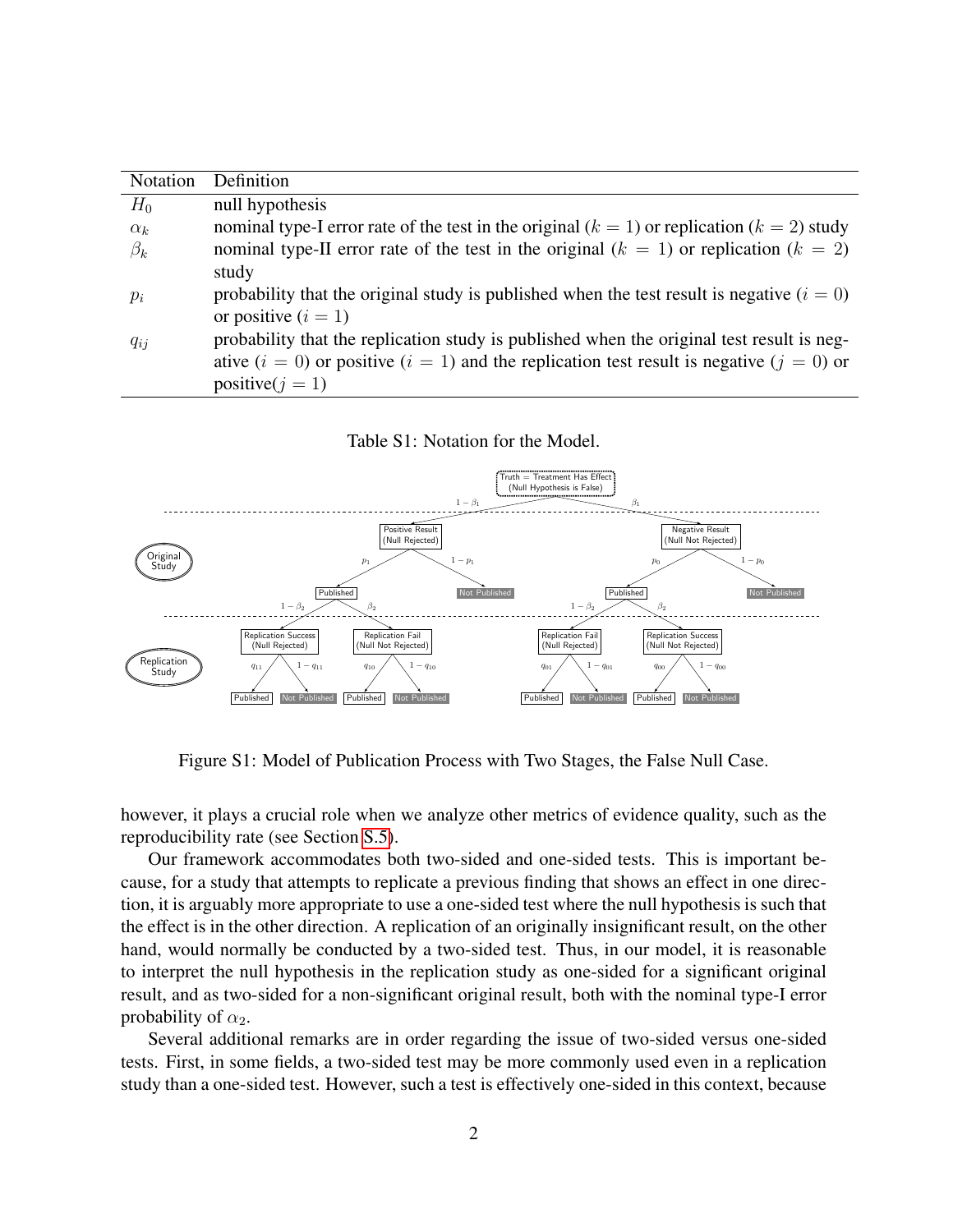only a result that is statistically significant in the same direction as the original finding would be considered a "positive" result (i.e., a successful replication). Second, although we use a single parameter  $\alpha_2$  to represent the type-I error probability for the replication studies of both originally significant and non-significant studies, it is straightforward to allow this probability to vary between the two scenarios in our model. For example, one might find it more reasonable to set the test for an originally non-significant result to have twice as large the nominal type-I error rate, as it would be if the replication study had been designed in exactly the same way. Introducing additional notation to allow for such generalization, however, does not affect the substantive conclusions of our analysis. We therefore opt to adopt the simpler representation for the sake of clarity.

We now derive several metrics of evidence quality under the assumptions implied by the model. We assume all of our probability and error rate parameters to be strictly bounded between 0 and 1. First, we introduce two additional parameters –  $\tilde{\alpha}_{21}$  and  $\tilde{\alpha}_{20}$  – that denote the actual false positive rates (AFPRs) in replications of originally significant and non-significant studies, respectively. That is,

$$
\tilde{\alpha}_{21}
$$
 = Pr(replication test significant | the null is true, original test significant,  
replication published),  
 $\tilde{\alpha}_{20}$  = Pr(replication test significant | the null is true, original test insignificant,  
replication published).

We can show that these conditional AFPRs are related to the nominal FPR as well as the publication probability parameters in the following way.

#### <span id="page-4-1"></span><span id="page-4-0"></span>Lemma 1.

$$
\tilde{\alpha}_{2i} = \frac{\alpha_2 q_{i1}}{(1 - \alpha_2) q_{i0} + \alpha_2 q_{i1}} \quad \text{for} \quad i \in \{0, 1\}.
$$
 (1)

*Proof.* Note that  $\tilde{\alpha}_{20} = \Pr(\text{original test fails to reject } H_0, \text{ replication test rejects } H_0 \text{ and gets})$ published $|H_0|/Pr$  (original test fails to reject  $H_0$  and replication test gets published  $|H_0|$ ). Expressing both the numerator and the denominator with respect to the model parameters yields equation [\(1\)](#page-4-0) for  $i = 0$ . The expression for  $\tilde{\alpha}_{21}$  can be obtained analogously.  $\Box$ 

Lemma [1](#page-4-1) immediately leads to the following important corollary.

**Corollary 1.**  $\tilde{\alpha}_{2i} = \alpha_2$  *for any*  $\alpha_2$  *if and only if*  $q_{i1} = q_{i0}$ *.* 

*Proof.* The result is immediate by substituting  $\alpha_2 = \tilde{\alpha}_{2i}$  in equation [\(1\)](#page-4-0) and vice versa.  $\Box$ 

The corollary implies that the AFPRs for replication studies will always deviate from their nominal FPR unless there is no publication bias in these studies.

Lemma [1](#page-4-1) also implies the following proposition for the overall AFPR.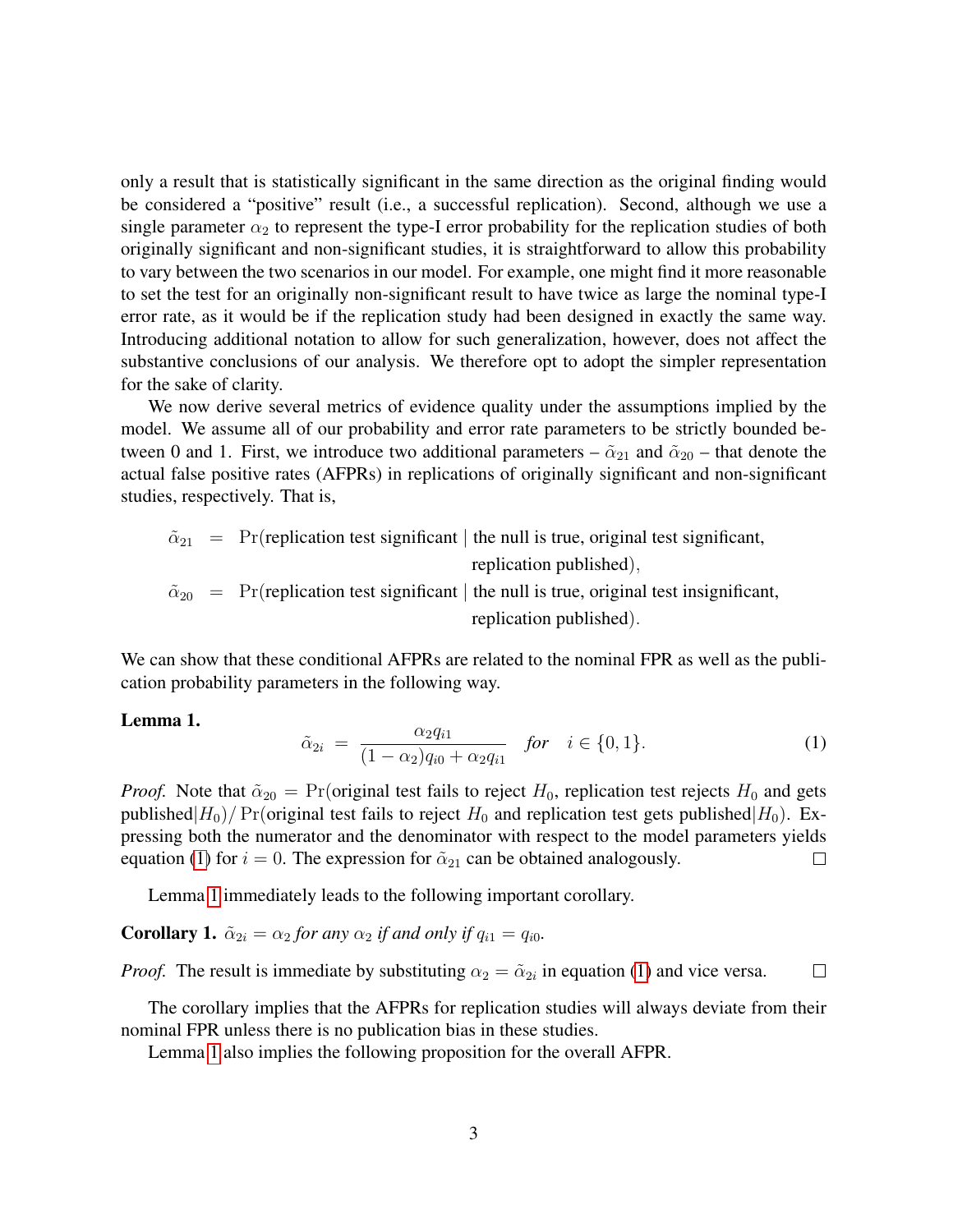**Proposition 1.** The overall AFPR  $\tilde{\alpha}_2$ , defined in the main text, is given by the following expres*sion:*

$$
\tilde{\alpha}_2 = \frac{\alpha_1 p_1 \alpha_2 q_{11} + (1 - \alpha_1) p_0 \alpha_2 q_{01}}{\alpha_1 p_1 \{(1 - \alpha_2) q_{10} + \alpha_2 q_{11}\} + (1 - \alpha_1) p_0 \{(1 - \alpha_2) q_{00} + \alpha_2 q_{01}\}}.
$$
(2)

*Proof.* Note that

$$
\tilde{\alpha}_2 = \tilde{\alpha}_{21} \Pr(\text{original test rejects } H_0 \mid \text{ replication test published}, H_0)
$$
  
+ 
$$
\tilde{\alpha}_{20} \Pr(\text{original test fails to reject } H_0 \mid \text{replication test published}, H_0)
$$
  
= 
$$
\frac{\tilde{\alpha}_{21} \alpha_1 p_1 \{ \alpha_2 q_{11} (1 - \alpha_2) q_{10} \} + \tilde{\alpha}_{20} (1 - \alpha_1) p_0 \{ \alpha_2 q_{01} + (1 - \alpha_2) q_{00} \}}{\alpha_1 p_1 \{ \alpha_2 q_{11} + (1 - \alpha_2) q_{10} \} + (1 - \alpha_1) p_0 \{ \alpha_2 q_{01} + (1 - \alpha_2) q_{00} \}}.
$$

Substituting equation [\(1\)](#page-4-0) to  $\tilde{\alpha}_{21}$  and  $\tilde{\alpha}_{20}$  and simplifying yields the desired expression.  $\Box$ 

Proposition [1](#page-4-1) allows us to simulate the AFPR for assumed values of the publication probabilities. In the main text, we use the data from our vignette experiment to estimate the publication probabilities empirically and employ the formula to calculate the AFPRs (Figure 4).

Moreover, Proposition [1](#page-4-1) can also be used to characterize the relationships between the AFPR and the three types of publication biases: the file drawer bias, the repeat study bias, and the gotcha bias. To analyze those relationships, we reparameterize our publication probability parameters in terms of these biases, such that

$$
p_1 = p,
$$
  
\n
$$
p_0 = p - f,
$$
  
\n
$$
q_{11} = p - r,
$$
  
\n
$$
q_{10} = p - r - f + g,
$$
  
\n
$$
q_{01} = p - r + g,
$$
  
\n
$$
q_{00} = p - r - f,
$$

where p, f, r,  $g \in (0, 1)$ . In our new parameterization, f represents the file drawer bias, r the repeat study bias, and  $q$  the gotcha bias. We also rewrite the publication probability for an original positive result as  $p$  for simplicity. The intuition behind the new parameterization, and the implied definitions for the three types of publication biases, are straightforward. For example, the file drawer bias  $(f)$  enters as a penalty on the publication probabilities for the negative results (i.e.,  $p_0$ ,  $q_{10}$  and  $q_{00}$ ), whereas the repeat study bias (*r*) is a common penalty for the replication tests (i.e.,  $q_{11}$ ,  $q_{10}$ ,  $q_{01}$  and  $q_{00}$ ). The gotcha bias (g), on the other hand, is a bonus for replication results that overturn existing findings (i.e.,  $q_{01}$  and  $q_{10}$ ).

The resulting relationship between the AFPR and the biases turn out to be rather complex. Figure [S2](#page-6-0) illustrates how the AFPR can be either increasing or decreasing as a function of the biases, using a hypothetical scenario where  $p = 0.6$ ,  $r = 0.05$ , and  $\alpha_1 = \alpha_2 = 0.05$ . It is clearly seen from the figure that the AFPR is monotonically increasing in the file drawer bias when the gotcha bias is close to zero, but it can actually *decrease* as the file drawer bias increases if the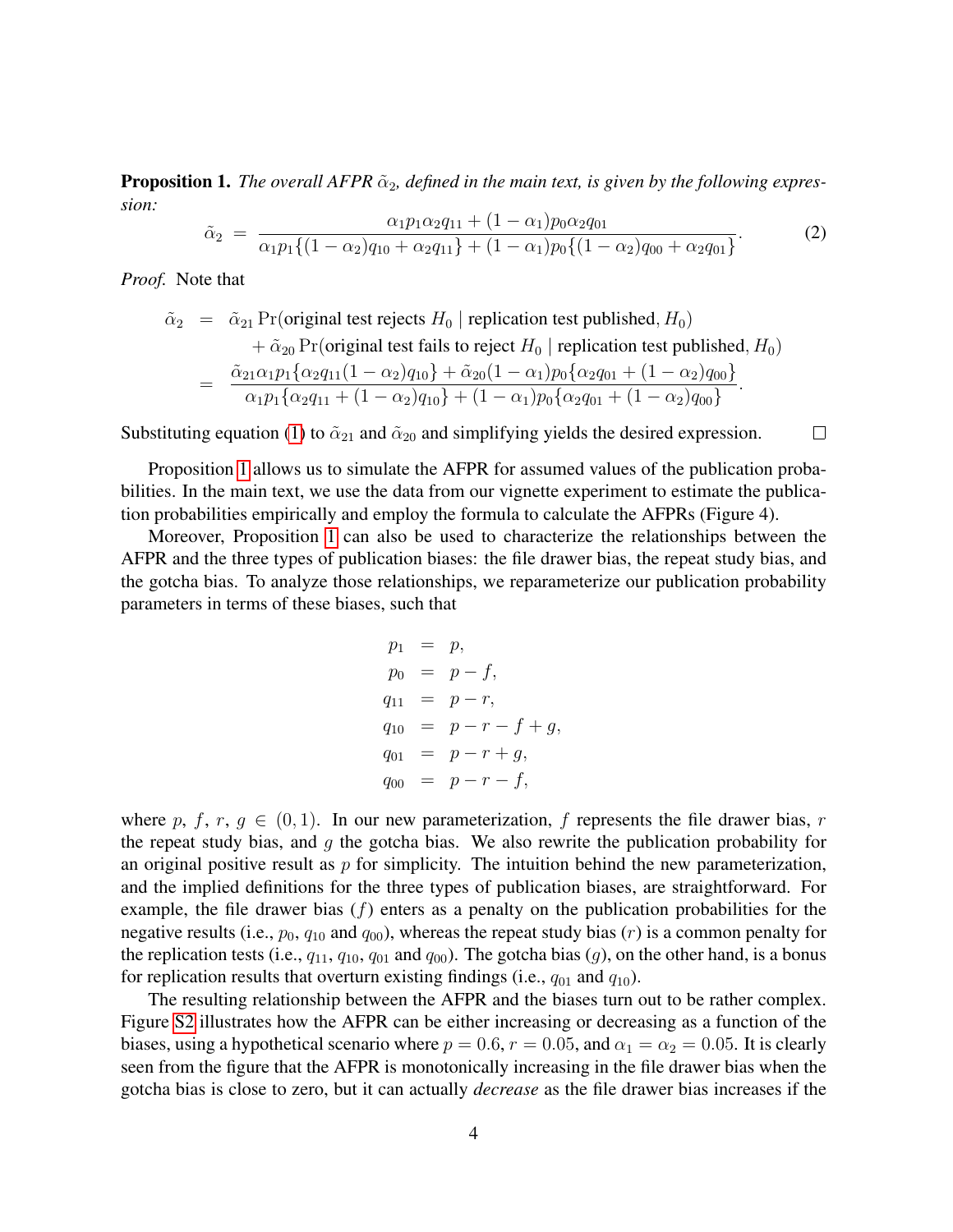

Baseline Publication Probability  $(p) = 0.6$ Repeat Study Bias  $(r) = 0.05$ 

<span id="page-6-0"></span>Figure S2: Illustration of the Relationship between the AFPR and the Publication Biases. The figure shows how the AFPR changes as a function of the file drawer and gotcha biases. The red flat plane represents the nominal FPR of the original and replication tests assumed in the simulation ( $\alpha_1 = \alpha_2 = 0.05$ ).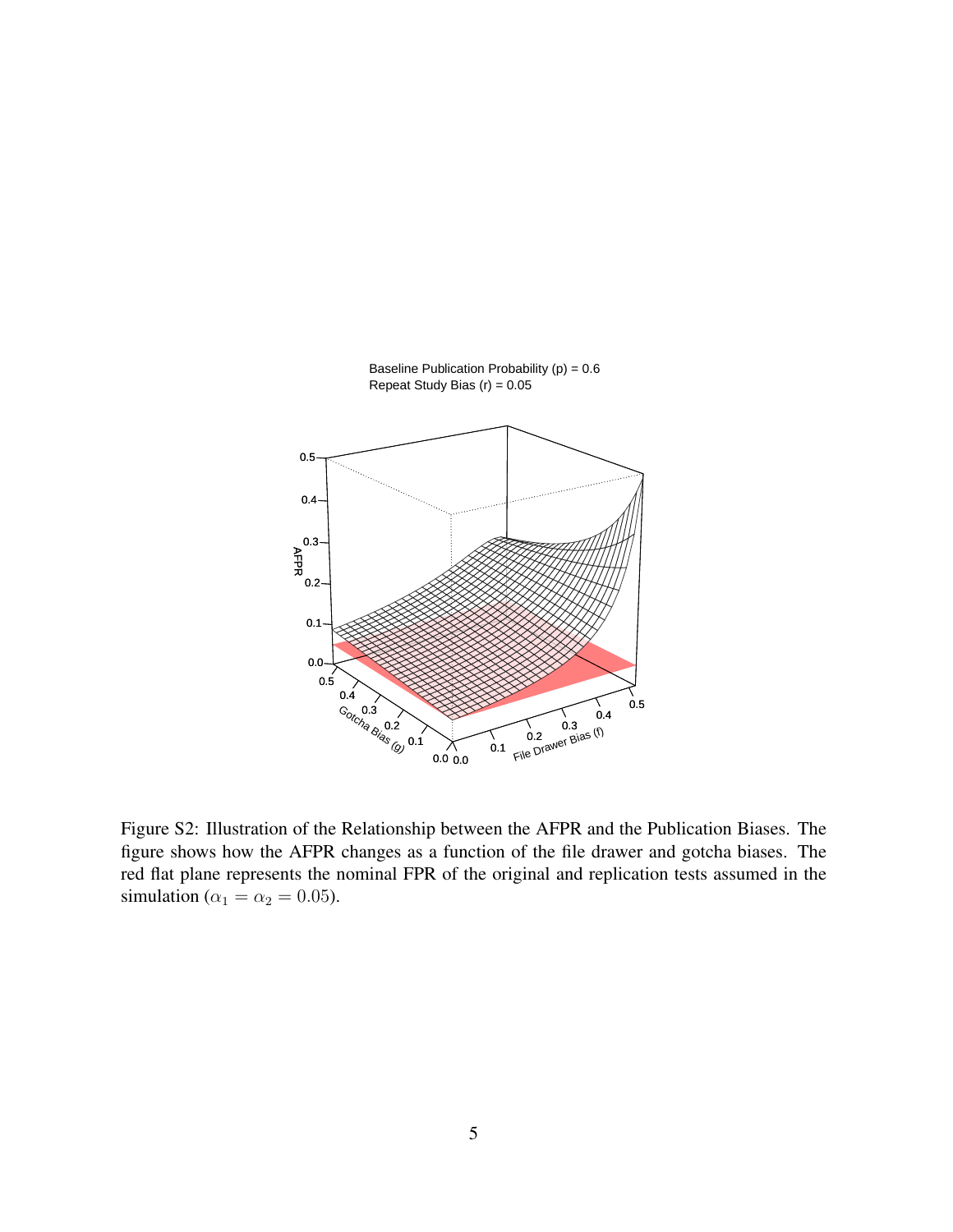gotcha bias is highly prevalent (e.g.  $q = 0.5$ ). Likewise, the AFPR is monotonically increasing in the gotcha bias for small values of  $f$  (i.e. low file drawer bias), but the relationship actually reverses if there is large file drawer bias (e.g.  $f = 0.5$ ).

Still, it is possible to derive an important result: the AFPR is always greater than the nominal FPR if the file drawer bias is larger than the gotcha bias. This result can be formally stated as follows.

#### <span id="page-7-1"></span>**Proposition 2.**  $\tilde{\alpha}_2 > \alpha_2$  *if*  $f > g$ .

*Proof.*

$$
\tilde{\alpha}_2 - \alpha_2 = \frac{\alpha_2 A}{\alpha_1 p_1 \{(1 - \alpha_2) q_{10} + \alpha_2 q_{11}\} + (1 - \alpha_1) p_0 \{(1 - \alpha_2) q_{00} + \alpha_2 q_{01}\}},
$$

where

$$
A = \alpha_1 p_1 q_{11} + (1 - \alpha_1) p_0 q_{01} - \alpha_1 p_1 \{(1 - \alpha_2) q_{10} + \alpha_2 q_{11}\} - (1 - \alpha_1) p_0 \{(1 - \alpha_2) q_{00} + \alpha_2 q_{01}\}
$$
  
=  $\alpha_1 (1 - \alpha_2) p_1 (q_{11} - q_{10}) + (1 - \alpha_1) (1 - \alpha_2) p_0 (q_{01} - q_{00})$   
=  $(1 - \alpha_2) {\alpha_1 p (f - g) + (1 - \alpha_1) (p - f) (f + g)}.$ 

Since  $p - f = p_0 > 0$ ,  $A > 0$  if  $f > g$ . Therefore,  $\tilde{\alpha}_2 - \alpha_0 > 0$  if  $f > g$ . This implies Proposition 2. Proposition [2.](#page-7-1)

Proposition [2](#page-7-1) implies that the classic publication bias problem – the inflation of false positive rates in the published body of evidence – still holds true even in the presence of publication biases other than the file drawer bias, as long as the latter is a dominant mode of publication bias. This also implies, however, that the AFPR could be *smaller* than the nominal FPR should the gotcha bias be more important. The bottom line is that it is crucial to empirically ascertain whether the file drawer bias or the gotcha bias is larger.

#### <span id="page-7-0"></span>S.2 Details of the Survey Experiment

We began with a population of 5,394 political science faculty at Ph.D. granting institutions. We obtained a list of such departments from the American Political Science Association, and then accessed each department's webpage and obtained the names and contact information for all full and part time faculty. Our data collection occurred between January 25 and February 16, 2017, by e-mail. Specifically, we e-mailed the population, of which 289 were undeliverable, asking them to participate in a study focused on factors that influence publication decisions. We sent one reminder. We focused on Ph.D. granting schools to ensure respondents were likely to be engaged in research; while this leads to the exclusion of non-Ph.D. granting departments with active researchers, it does prevent us from including a number of schools where active research is less common. Among the 5,105 individuals we successfully delivered an email, 1,236 individuals opened the survey, and 993 of these respondents completed at least one vignette. Of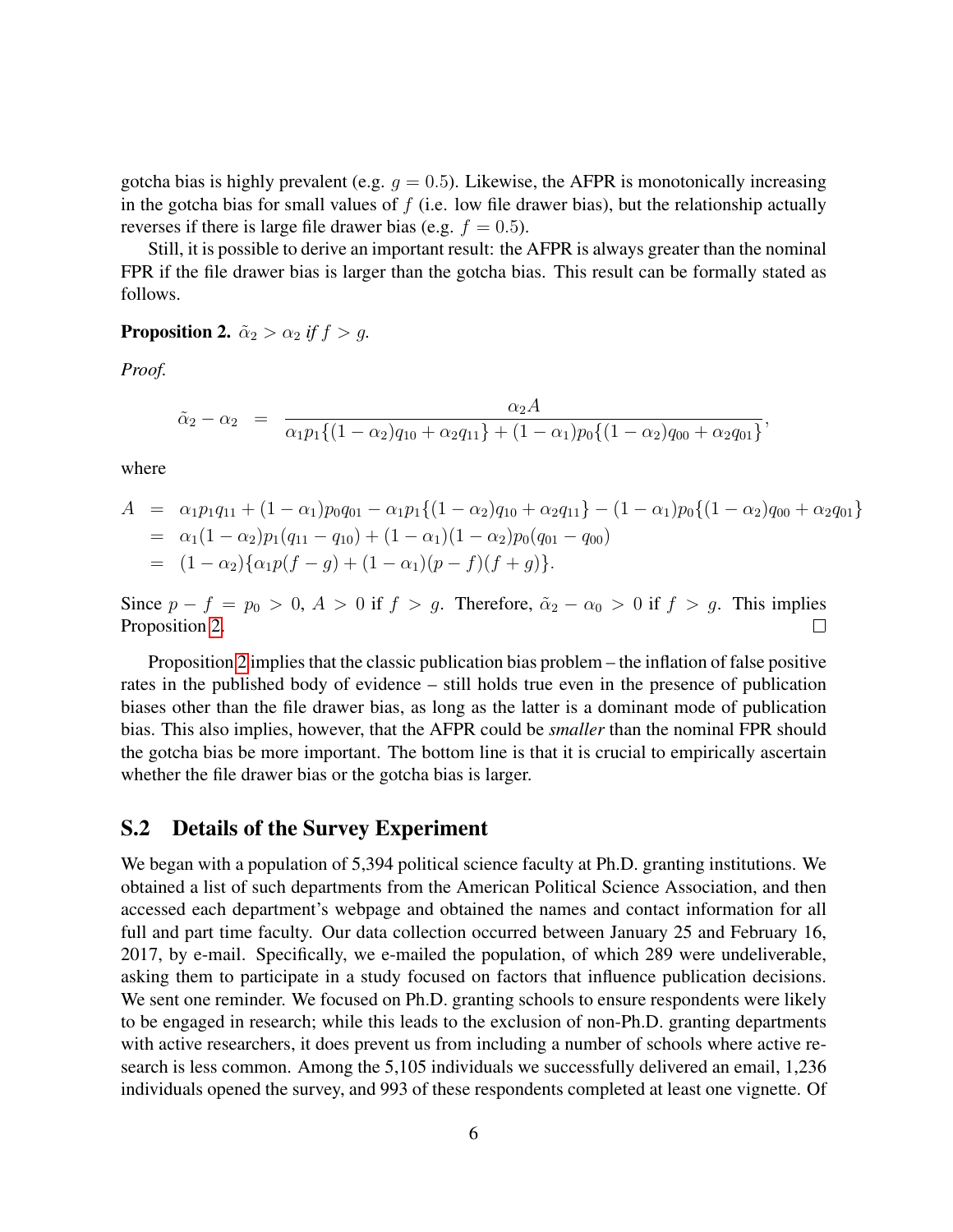| Variable                        | <b>Percent</b> |
|---------------------------------|----------------|
| Female                          | 32.89          |
| Served as Editor                | 26.69          |
| <b>Current Position</b>         |                |
| <b>Full Professor</b>           | 44.78          |
| <b>Associate Professor</b>      | 24.17          |
| <b>Assistant Professor</b>      | 26.42          |
| Continuing Non-TT Lecturer      | 2.77           |
| <b>Adjunct Professor</b>        | 1.32           |
| <b>Post-Doctoral Researcher</b> | 0.40           |
| <b>Graduate Student</b>         | 0.13           |
| Primary Field of Study          |                |
| <b>Comparative Politics</b>     | 25.76          |
| <b>American Politics</b>        | 36.79          |
| <b>International Relations</b>  | 19.32          |
| Political Theory                | 3.94           |
| Methodology                     | 2.37           |
| Other                           | 11.83          |
| <b>Variable</b>                 | <b>Mean</b>    |
| Age                             | 49.20          |
| Ph.D. Students Advised          | 9.44           |

<span id="page-8-1"></span>

|  |  | Table S2: Sample Characteristics. |
|--|--|-----------------------------------|
|--|--|-----------------------------------|

those who answered at least one vignette, respondents who had not previously served as editors answered an average of 8.75 vignettes ( $\sigma^2 = 6.81$ ; median = 10; mode = 10), of the 10 they could have answered. Those who answered at least one vignette and had experience as editors answered an average of 11.26 vignettes ( $\sigma^2 = 26.57$ ; median = 15; mode = 15) of the 15 they could have answered. Descriptive statistics on key demographic covariates of the sample are provided in Table [S2.](#page-8-1)

#### <span id="page-8-0"></span>S.3 Effects of Study Attributes on Publication Probability

Figure [S3](#page-10-0) presents the estimated average marginal component effects (AMCEs) of the hypothetical study attributes on the respondents' chance of taking an action in favor of publication for the paper (i.e. submitting the paper as an author, recommending publication as a reviewer, or supporting publication as an editor) from our vignette experiment. (For the sake of brevity, we will refer to this outcome variable as the "chance of publication" hereafter.) Overall, our study attributes have effects on the chance of publication in expected directions. Specifically, on average, an observational study has 3 percentage points lower chance of publication than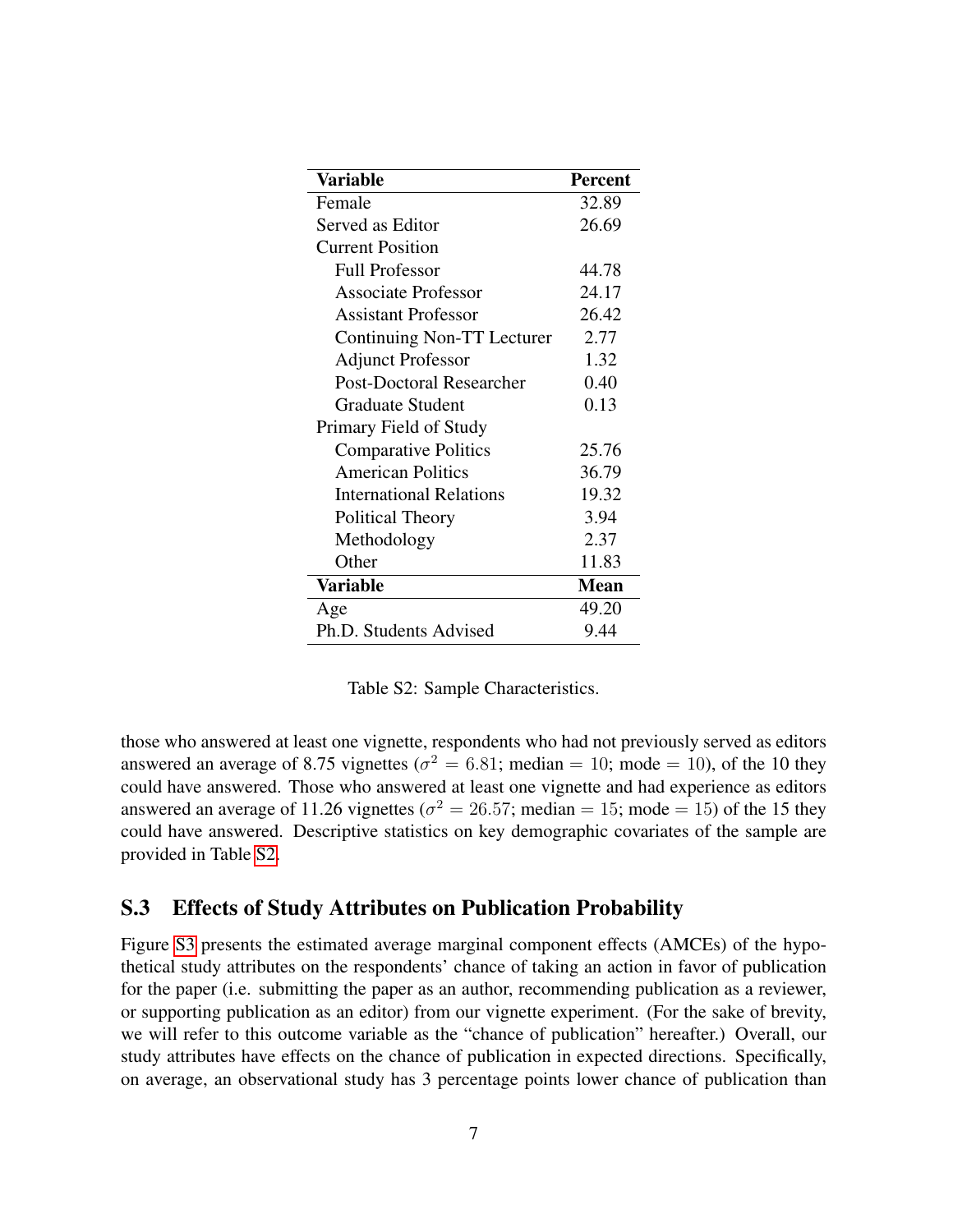an experimental study (s.e.  $= .58$ ); a moderately and extremely exciting/important hypothesis has a 16 (s.e.  $= .69$ ) and 20.7 (s.e.  $= .74$ ) percentage points higher chance of publication than a not at all exciting/important hypothesis, respectively; a somewhat and extremely surprising/counterintuitive result has a 10 (s.e.  $= .69$ ) and 13.4 (s.e.  $= .75$ ) percentage points higher chance of publication, respectively; and studies with sample sizes of 500, 1,000, and 5,000 have higher chance of publication than a study with 50 observations by 8.7 (s.e. = .79), 14.6  $(s.e. = .85)$ , and 17.8 (s.e.  $= .88$ ) percentage points, respectively.

#### <span id="page-9-0"></span>S.4 Additional Results on Publication Biases

Figures [S4](#page-11-0) to [S8](#page-13-0) show the additional empirical results on publication biases mentioned in the main text. Overall, there is little evidence that the magnitudes of the publication biases are moderated by either respondents' hypothetical role (Figure [S4\)](#page-11-0) or other study attributes included in our vignette (Figures [S5](#page-12-0) to [S8\)](#page-13-0).

We note, however, two possible moderational effects of other study attributes with respect to the gotcha bias that are of potential interest. First, the gotcha bias for an insignificant replication result (Figure [S6,](#page-12-1) middle plot) appears to be larger for studies with larger sample sizes. While the gotcha bias is estimated to be 4.87 percentage points when the study has only 50 observations, the bias increases to 13.25 for studies with  $N = 1000$  (difference significant with  $p < .002$ ) and to as large as 15.34 when  $N = 5000 (p < .0002)$ . A possible interpretation is that respondents may perceive insignificant "gotcha" replication results particularly publishable when the study is high powered and the null result is thus highly convincing as evidence of lack of an effect.

Second, the gotcha bias for a significant replication result (Figure [S8,](#page-13-0) right plot) disappears for a result that is extremely surprising and counterintuitive. That is, while the estimated gotcha bias is 5.17 ( $p < .002$ ) for a not at all surprising or counterintuitive replication result that is statistically significant, it becomes statistically indistinguishable from zero ( $p = 0.706$ ) for an extremely surprising and counterintuitive result. This is consistent with our hypothesized mechanism behind the gotcha bias, since the "gotcha" factor may not make an already highly surprising result more publishable.

In sum, our analysis of possible moderation effects suggests only minor levels of moderation by other study attributes included in the vignette, and the small number of significant relationships give support to our hypothesized mechanism causing the publication biases.

#### <span id="page-9-1"></span>S.5 Analysis of the Reproducibility Rate

In this appendix, we turn to an alternative metric of evidence quality, *reproducibility rate*, defined as follows.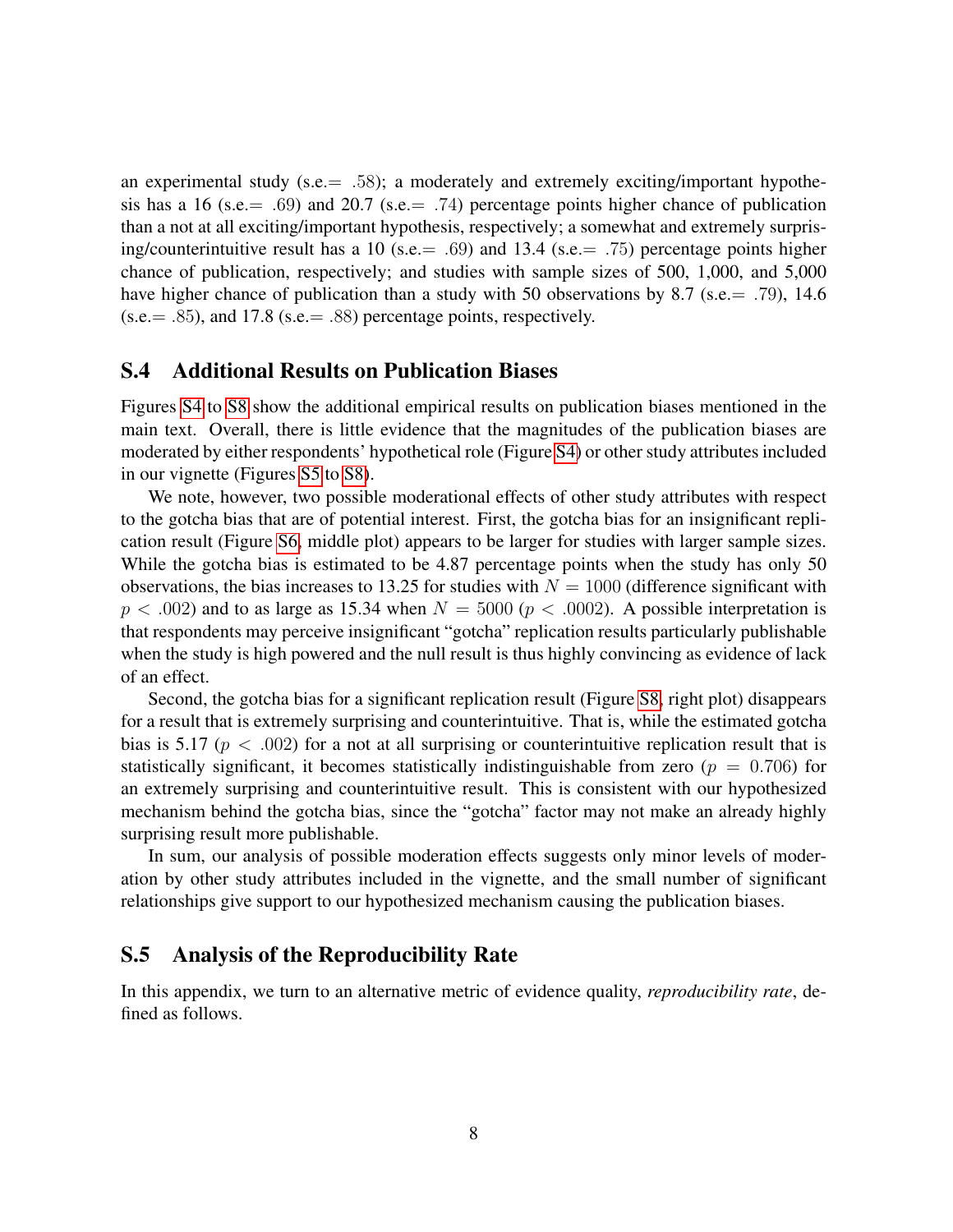

<span id="page-10-0"></span>Figure S3: Estimated Average Marginal Component Effects (AMCEs) of the Study Attributes on the Chance of Taking an Action in Favor of Publication for the Paper. Horizontal bars represent 95% confidence intervals using cluster-robust standard errors at the respondent level.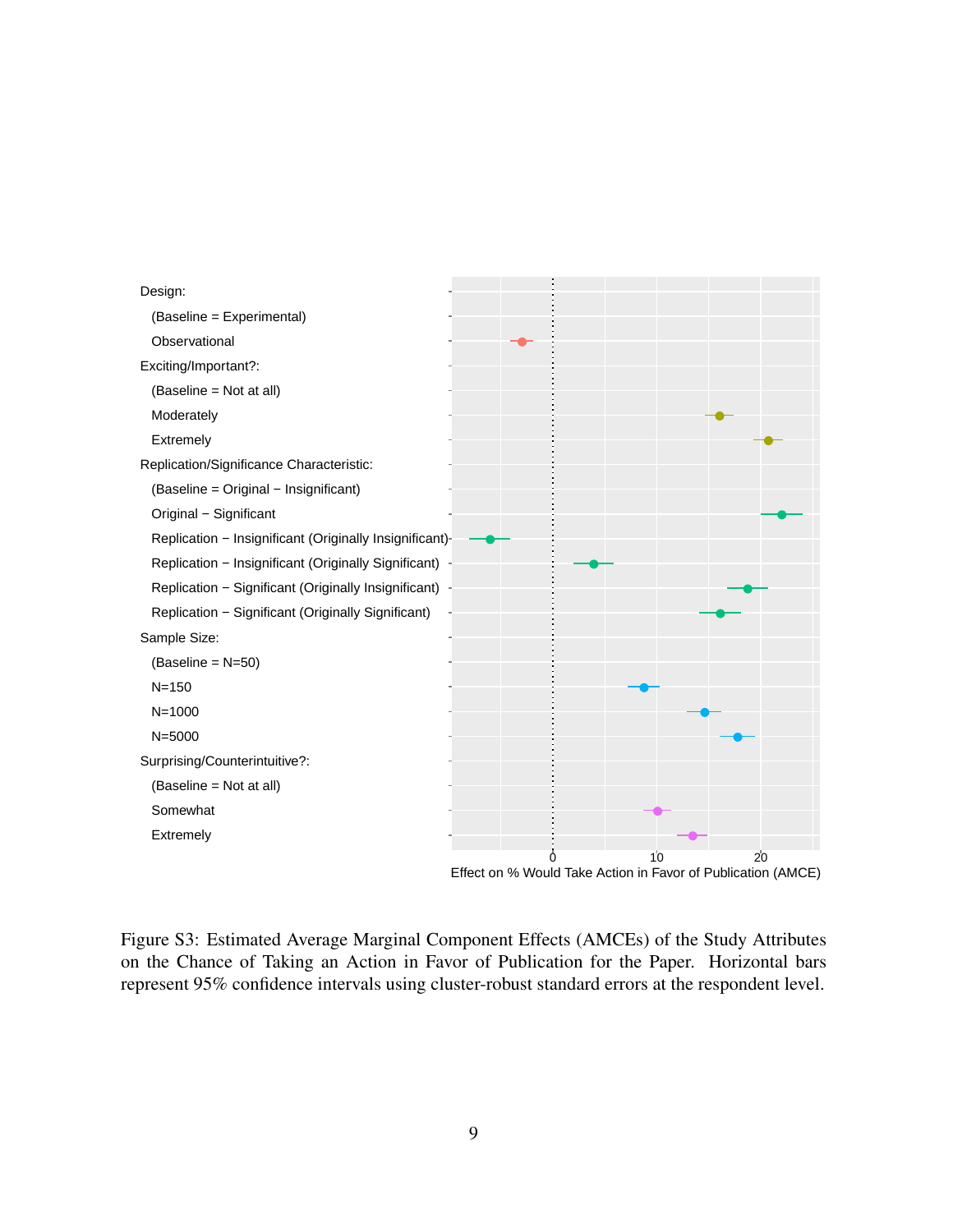

<span id="page-11-0"></span>Figure S4: Estimates of Three Types of Publication Biases by Role. The estimates are for the author (top), reviewer (middle) and editor (bottom) conditions.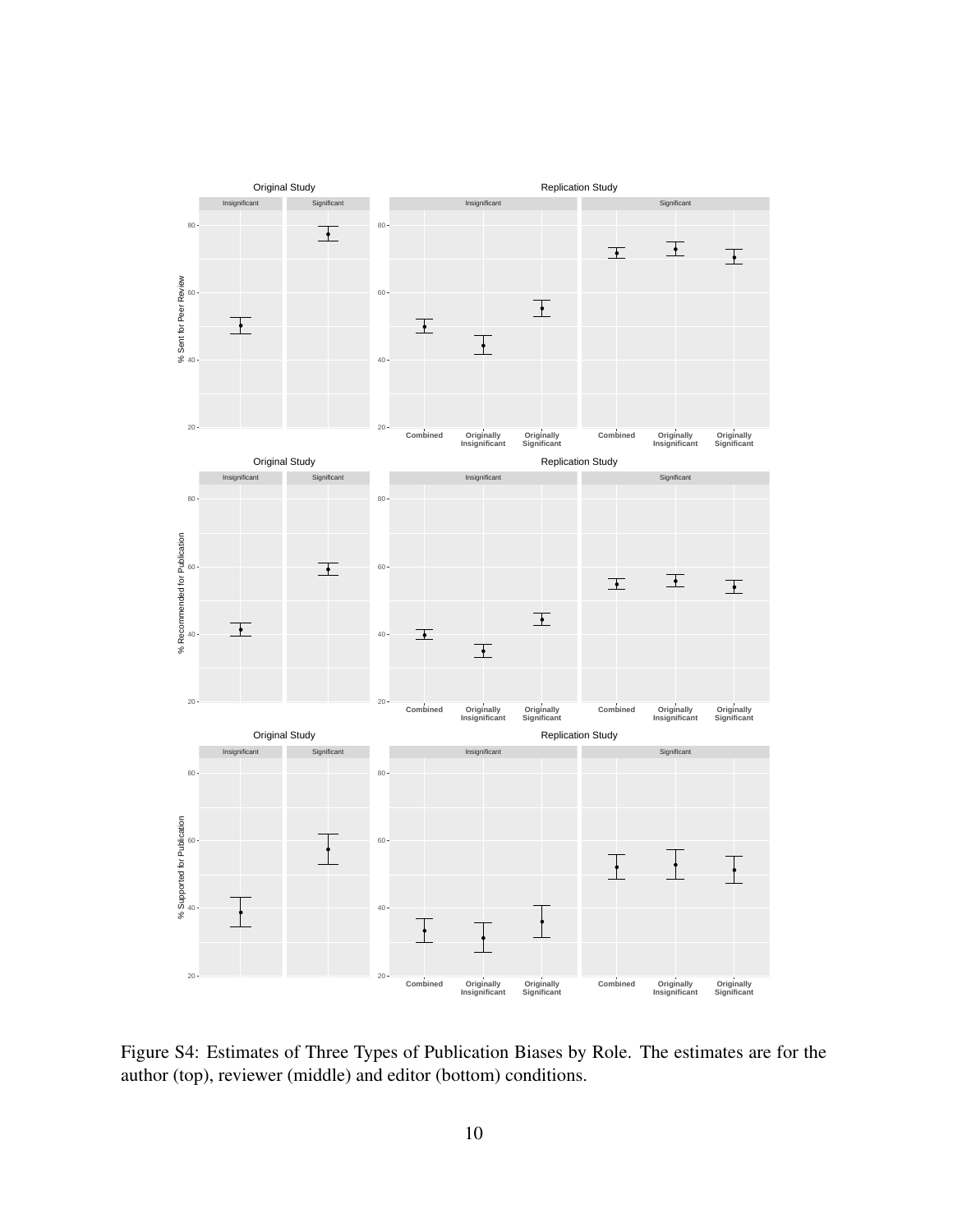

<span id="page-12-0"></span>Figure S5: Estimates of Three Types of Publication Biases by Study Design.



<span id="page-12-1"></span>Figure S6: Estimates of Three Types of Publication Biases by Sample Size.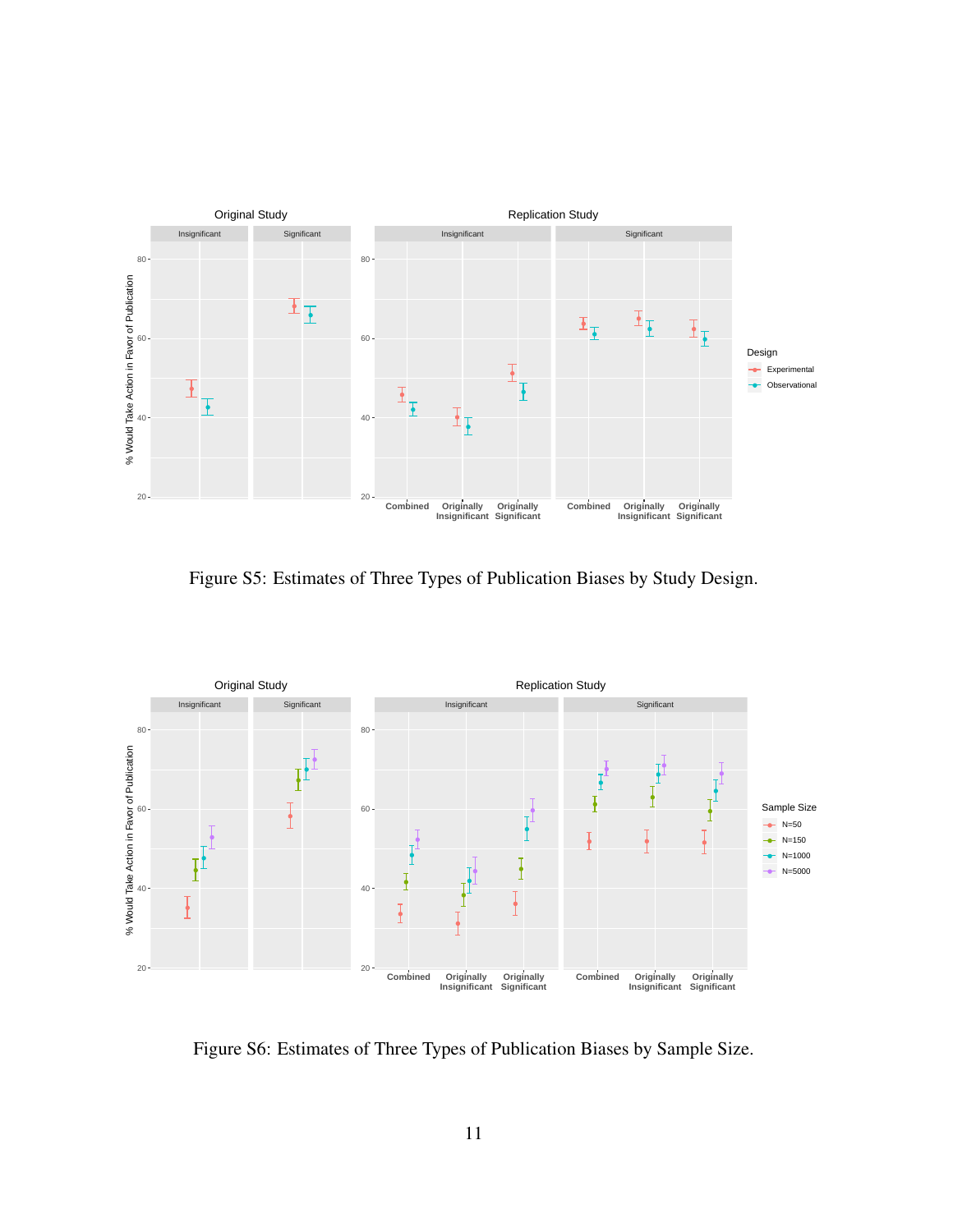

Figure S7: Estimates of Three Types of Publication Biases by Degree of Excitement.



<span id="page-13-0"></span>Figure S8: Estimates of Three Types of Publication Biases by Degree of Surprise.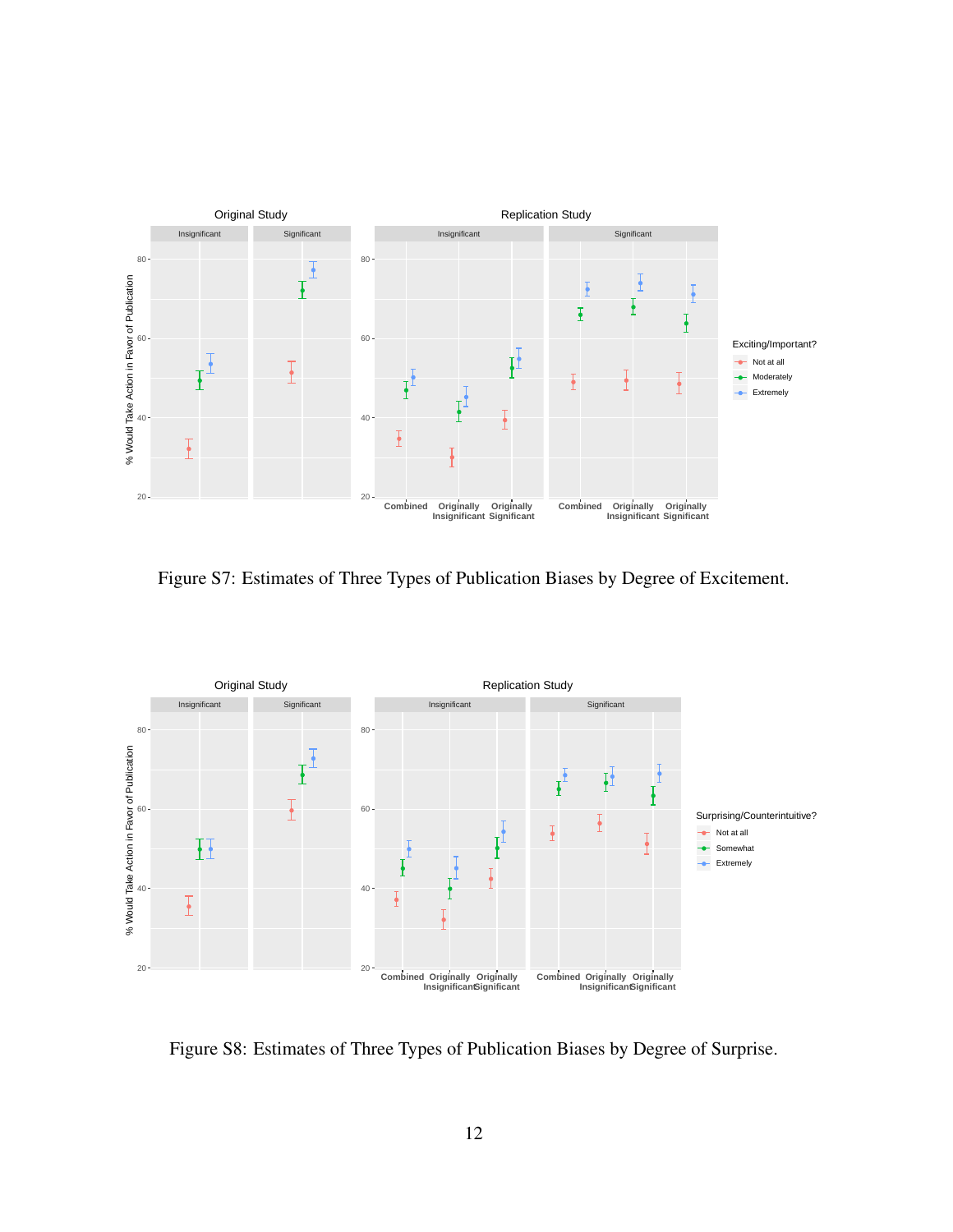#### Definition 1. *[Reproducibility Rate]*

#### R = Pr(*replication test significant* | *original test significant and published, replication published*)

The reproducibility rate refers to the proportion of the published replication test results that successfully reproduce the positive original results. In other words, R asks "How often do replication studies that are published confirm the positive results of the original published studies?" This is the central metric used in the Open Science Collaboration study [\(Open Science](#page-18-0) [Collaboration, 2015\)](#page-18-0). that reported statistically significant results for 36% of initially statistically significant effects. The authors concluded "there is room to improve reproducibility in psychology," attributing the low rate to publication bias among other factors.

However, our model implies that the reproducibility rate should have no direct relationship with the file drawer bias in the *original* studies. The following proposition provides an exact formula for  $R$  in terms of the model parameters to illuminate this point.

#### <span id="page-14-0"></span>Proposition 3.

$$
R = \frac{(1 - \pi)(1 - \beta_1)(1 - \beta_2)q_{11} + \pi \alpha_1 \alpha_2 q_{11}}{(1 - \pi)(1 - \beta_1)\{\beta_2 q_{10} + (1 - \beta_2)q_{11}\} + \pi \alpha_1 \{(1 - \alpha_2)q_{10} + \alpha_2 q_{11}\}},
$$
(3)

*where*  $\pi = \Pr(H_0)$ *, the prior probability of the null hypothesis being true.* 

*Proof.* First, let  $R_0$  and  $R_1$  represent reproducibility for the true and false null hypotheses, respectively, such that

$$
R_0 = \Pr(\text{test rejects } H_0 \mid H_0, \text{original test rejects } H_0 \text{ and published},
$$
\n $R_1 = \Pr(\text{test rejects } H_0 \mid H_1, \text{original test rejects } H_0 \text{ and published},$ \n $R_2 = \Pr(\text{test rejects } H_0 \mid H_1, \text{original test rejects } H_0 \text{ and published})$ 

where  $H_1$  denotes the event that  $H_0$  is false. Note that  $R_0 = \tilde{\alpha}_{21}$ , the AFPR for the replication of an originally significant result. Now, consider  $R_1$ . We have

$$
R_1 = \frac{\Pr(\text{original test rejects } H_0 \text{ and published, replication test rejects } H_0 \text{ and published } | H_1)}{\Pr(\text{original test rejects } H_0 \text{ and published, replication test published } | H_1)}
$$
\n
$$
= \frac{\Pr(\text{original test rejects } H_0 \text{ and published, replication test rejects } H_0 \text{ and published } | H_1)}{\Pr(\text{original test rejects } H_0 \text{ and published } | H_1)}
$$
\n
$$
+ \Pr(\text{original test rejects } H_0 \text{ and published } | H_1)
$$
\n
$$
+ \Pr(\text{original test rejects } H_0 \text{ and published, replicated } H_1 \text{ and published } | H_1)
$$
\n
$$
= \frac{(1 - \beta_1)p_1(1 - \beta_2)q_{11}}{(1 - \beta_1)p_1(1 - \beta_2)q_{11} + (1 - \beta_1)p_1\beta_2q_{10}} = \frac{(1 - \beta_2)q_{11}}{(1 - \beta_2)q_{11} + \beta_2q_{10}}.
$$
\n(4)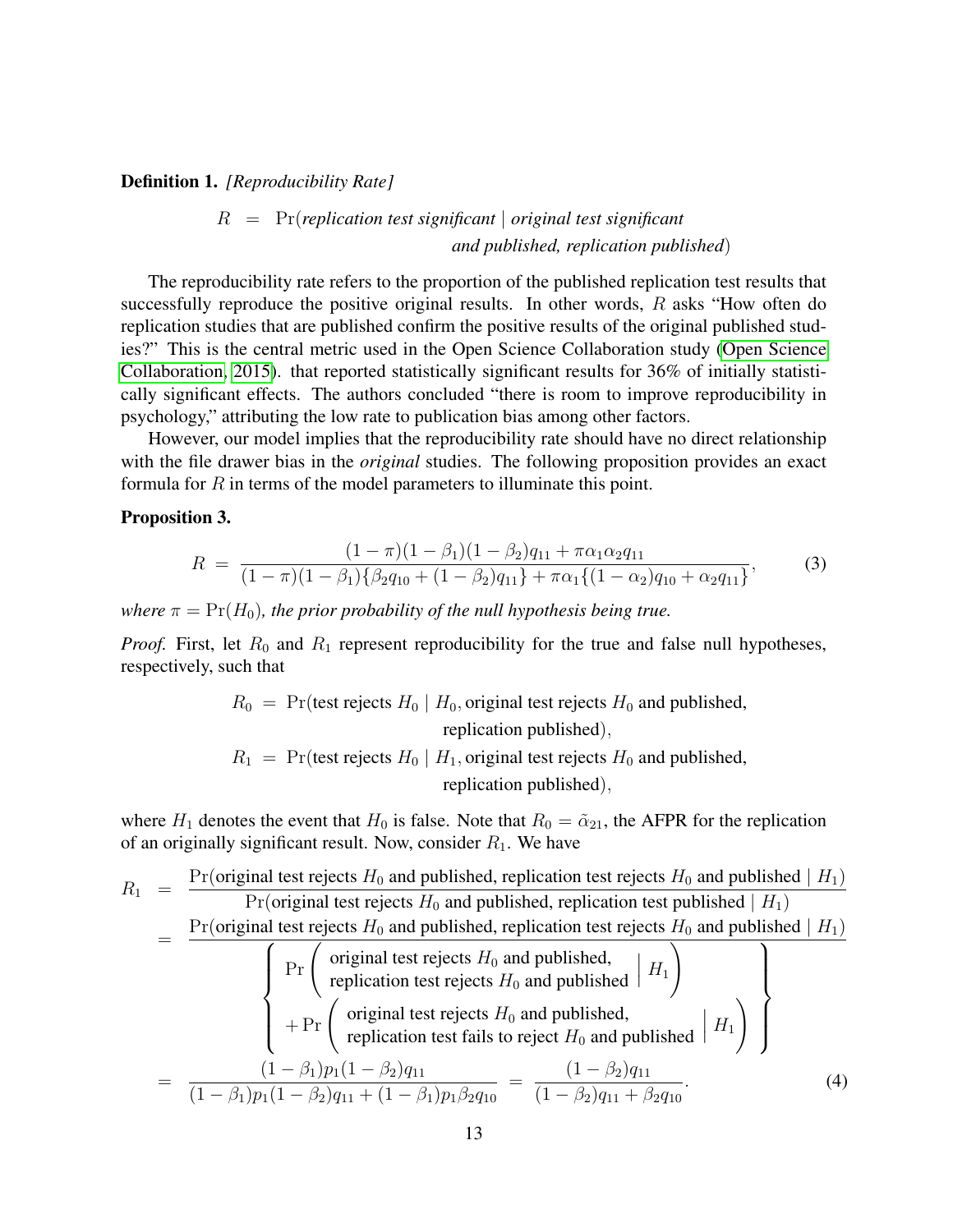Therefore,

$$
R = \sum_{i \in \{0,1\}} R_i \Pr(H_i \mid \text{original test rejects } H_0 \text{ and published, replication test published})
$$
  
= 
$$
\frac{\sum_{i \in \{0,1\}} R_i \Pr(\text{original test rejects } H_0 \text{ and published, replication test published} \mid H_i) \Pr(H_i)}{\sum_{i \in \{0,1\}} \Pr(\text{original test rejects } H_0 \text{ and published, replication test published} \mid H_i) \Pr(H_i)}
$$
  
= 
$$
\frac{\alpha_1 \alpha_2 p_1 q_{11} \pi + (1 - \beta_1) p_1 (1 - \beta_2) q_{11} (1 - \pi)}{\{\alpha_1 p_1 \alpha_2 q_{11} + \alpha_1 p_1 (1 - \alpha_2) q_{10}\} \pi + \{(1 - \beta_1) p_1 (1 - \beta_2) q_{11} + (1 - \beta_1) p_1 \beta_2 q_{10}\} (1 - \pi)}
$$
  
= 
$$
\frac{\alpha_1 \alpha_2 p_1 q_{11} \pi + (1 - \beta_1) p_1 (1 - \beta_2) q_{11} (1 - \pi)}{\alpha_1 \{\alpha_2 q_{11} + (1 - \alpha_2) q_{10}\} \pi + (1 - \beta_1) \{(1 - \beta_2) q_{11} + \beta_2 q_{10}\} (1 - \pi)}.
$$

As is clear from Proposition [3,](#page-14-0) the reproducibility rate has no direct relation with the file drawer bias in original studies, as the formula for R does not contain neither  $p_1$  or  $p_0$ . This result casts serious doubt that low reproducibility stems, at all, from the file drawer problem. This may be surprising given that a file drawer bias in original studies makes for the overrepresentation of false positives in the published literature. Intuitively, one might thus expect fewer successful replications. However, the twist is that file drawer bias in original studies also makes true positives more likely to enter the published literature. In fact, both false positives and true positives are equally overrepresented compared to true negatives and false negatives. The implication is that the ratio of false positives to true positives among original published studies is the same as it was prior to the initial publication process (i.e., before a file drawer bias). That is, file drawer bias does not differentially overrepresent false positives compared to true positives.

Instead of original study file drawer bias, our analysis show that what determines the reproducibility rate more is the power of the original and replication studies, publication bias in the replication studies themselves, and what Ioannidis calls the "pre-study odds" of a true relationship (i.e., proportion of false nulls in the field), a monotonic transformation of the  $\pi$  parameter [\(Ioannidis, 2005\)](#page-18-1). In particular, publication bias in replication studies can either increase or decrease  $R$ , depending on the relative importance of file drawer bias and gotcha bias. Moreover, regardless of the presence of publication bias, the reproducibility rate can be easily close to 20% or even lower in low-power studies or when researchers are testing mostly true nulls.

Proposition [3](#page-14-0) also allows us to interpret findings from large-scale controlled replication studies such as Open Science Collaboration's well-known study in more precise terms. Note that such a replication study is not subject to either file drawer bias or gotcha bias, because it by definition reports all the replication test results. Further, suppose that the replications are conducted in an idealized setting, such that  $\beta_2 \simeq 0$  and  $\alpha_2 \simeq 0$  (e.g., think of an infinitely large sample). Under this scenario,  $R \simeq (1 - \pi)(1 - \beta_1)/\{(1 - \pi)(1 - \beta_1) + \pi \alpha_1\}$ . This implies that reproducibility in this type of replication study will be high if (1) there are many true relationships to be discovered (i.e.,  $\pi$  is small), (2) original studies are conducted with large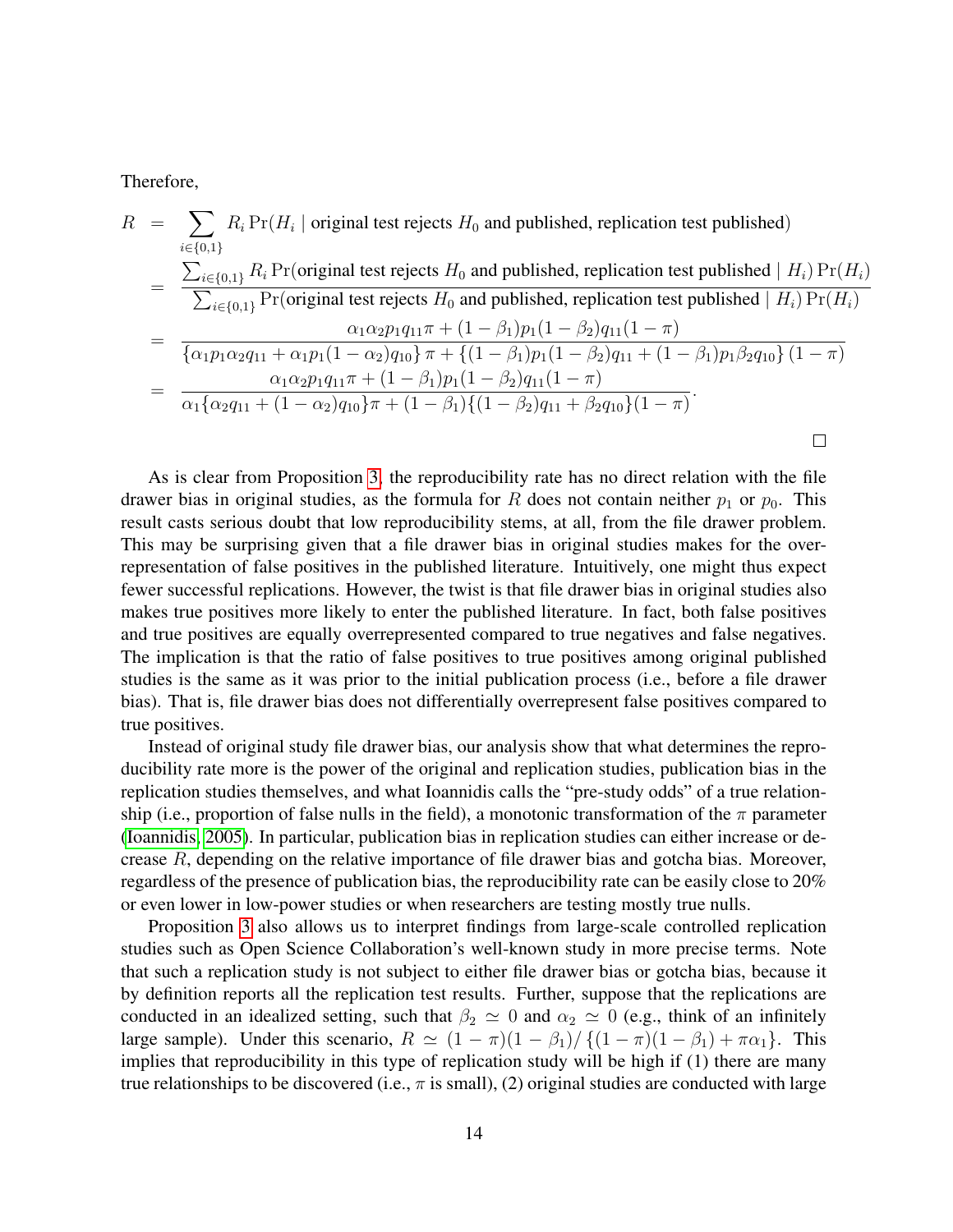power (i.e.,  $\beta_1$  is small) or (3) original positive results passed stringent statistical tests (i.e.,  $\alpha_1$ ) is small). These agree with many of the factors that Open Science Collaboration pointed out as possible causes of the low reproducibility in their study, but it is again noteworthy that these do not include publication bias in the original studies, contrary to what Open Science Collaboration suspected.

We now turn to our vignette survey experiment to investigate the reproducibility rate empirically. In addition to publication bias, the key parameters that determine reproducibility are power and the proportion of true null hypotheses that are tested in a given scientific field. We therefore first simulate the reproducibility rate under different scenarios with respect to those two key parameters, in the assumed absence of publication bias. These simulated theoretical values of the reproducibility rate are plotted by dashed lines in each of the four panels in Figure [S9,](#page-17-0) assuming different levels of significance tests at each stage. For each combination of the significance levels, we provide four sets of reproducibility simulations, each corresponding to a specific sample size (50, 150, 1,000 and 5,000) in our vignette experiment. The sample sizes are translated to implied power values in these simulations.

As mentioned above, the reproducibility rate varies widely depending on these parameters. When hypotheses are tested with a small sample size (such as  $N = 50$ ), these tests have low statistical power. The reproducibility rate therefore remains low even when researchers are all testing for effects that are true. This result occurs because a large majority of replication studies with such low power will fail to detect those effects. In contrast, high-powered replication studies can reproduce original positive results with high probability even when the pre-study odds of true effects are rather low, because such studies are unlikely to mis-classify those few true effects as insignificant. Of course, the reproducibility rate eventually converges to the nominal type-I error rate of the replication test as the proportion of true nulls approaches one, at which point the tests are merely "replicating" the wrong results at their designed false positive rate.

What happens to the reproducibility rate when we incorporate our estimated levels of publication bias in its calculation? Here, we again use our vignette survey data to produce such estimates corresponding to each of the simulated scenarios (solid lines in Figure [S9\)](#page-17-0) along with their 95% confidence bands (shaded regions). Somewhat counterintuitively, we find that the publication bias exhibited in our experiment would *improve* the reproducibility rate by statistically significant margins across all possible values of statistical power and the pre-study odds of true effects. This result stems from the predominance of file drawer bias that we find even in replication studies. That is, because positive results are published more often than negative results, the "successful" reproduction of original positive results are overrepresented in published replication studies compared to negative reproduction results. The gotcha bias does counterbalance this tendency to some extent, but because this bias is smaller than the file drawer bias, the net effect is to increase the reproducibility rate.

To be clear, as is suggested by our model, the reproducibility rate is unaffected by the original study file drawer bias (recall this is because original study file drawer bias does not differentially overrepresent false positives compared to true positives). What does matter for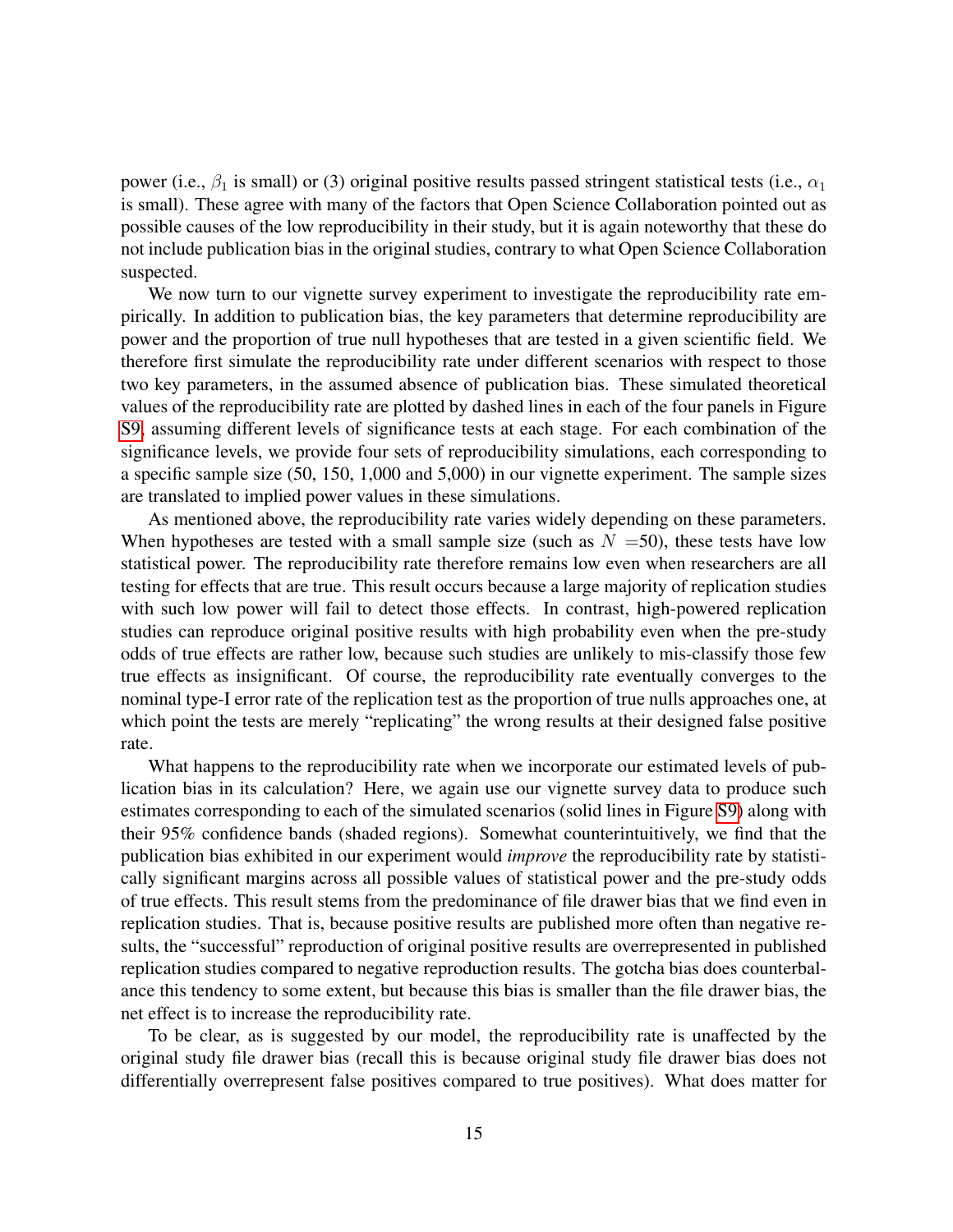

<span id="page-17-0"></span>Figure S9: Estimates of Reproducibility as Function of Power and "Pre-Study Odds." In each panel, dashed lines represent the simulated theoretical reproducibility rate for a given combination of the assumed proportion of the true null hypotheses (horizontal axis) and the power value implied by a sample size (four different colors, as indicated in the plot legend) in the absence of publication bias. Solid lines show the estimated reproducibility rates with the publication bias estimated from the vignette data, with 95% confidence bands indicated by the shaded areas.